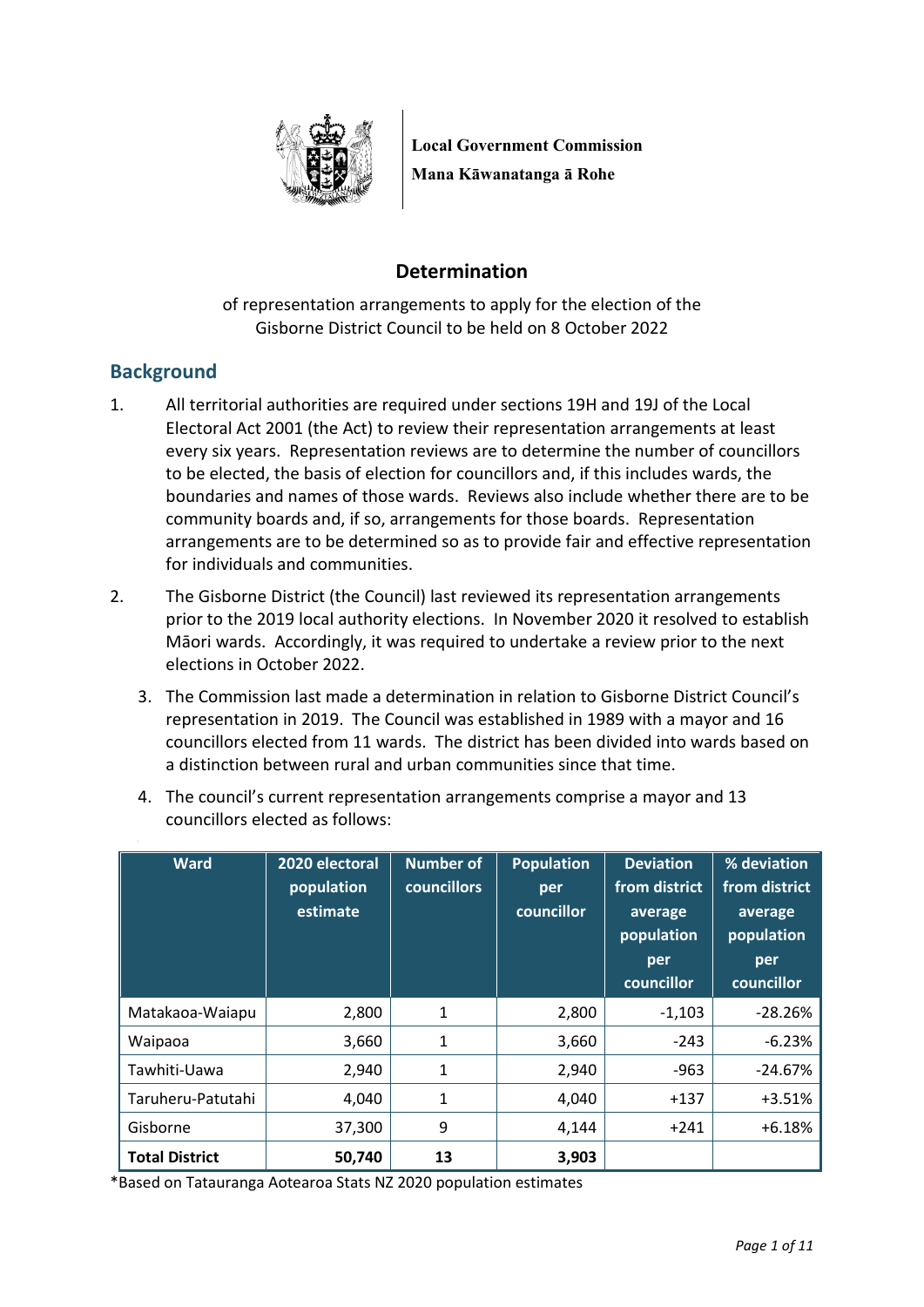## **Current review: Council process and proposal**

#### *Preliminary consultation*

- 6. For this review, the Council undertook preliminary engagement including a community engagement survey which generated 771 responses, and 25 community meetings and hui-a-iwi. It also held a series of Council workshops to identify communities of interest and provide direction for the initial proposal. The Council officers' report on the initial proposal summarised the general themes of the responses as follows:
	- Most people want councillors to be elected district-wide.
	- Most people viewed the whole of the Gisborne District as their community of interest.
	- Most people thought that their community's representation was best guaranteed by councillors elected district-wide.
	- Most people felt that being able to vote for all councillors would increase their likelihood of voting.
	- Most people wanted to reduce the current number of councillors (13 councillors plus the mayor).
	- Most people preferred not to establish community boards.

#### *The Council's initial proposal*

7. On 12 August 2021 the council resolved as its initial representation proposal a council comprising 13 members elected from two wards, plus the mayor. The Council also resolved not to establish community boards.

| <b>Ward</b>           | <b>Electoral</b><br>population<br>estimate* | <b>Number</b><br><b>of</b><br><b>councillors</b><br>per ward | <b>Population</b><br>per<br>councillor | <b>Deviation</b><br>from district<br>average<br>population<br>per<br>councillor | % deviation<br>from district<br>average<br>population<br>per<br>councillor |
|-----------------------|---------------------------------------------|--------------------------------------------------------------|----------------------------------------|---------------------------------------------------------------------------------|----------------------------------------------------------------------------|
| Tairāwhiti General    | 31,810                                      | 8                                                            | 3,976                                  | N/A                                                                             | N/A                                                                        |
| Tairāwhiti Maori      | 18,930                                      | 5                                                            | 3,786                                  | N/A                                                                             | N/A                                                                        |
| <b>Total District</b> | 50,740                                      |                                                              |                                        |                                                                                 |                                                                            |

8. The initial proposed ward arrangements were as follows:

\*Based on Tatauranga Aotearoa Stats NZ 2020 electoral population estimates

- 9. The Council notified its proposal on 16 August 2021 and received 1,149 submissions by the deadline of 24 September 2021. Twenty-one submitters were heard by the Council on 6 October 2021.
- 10. Key themes in the submissions were: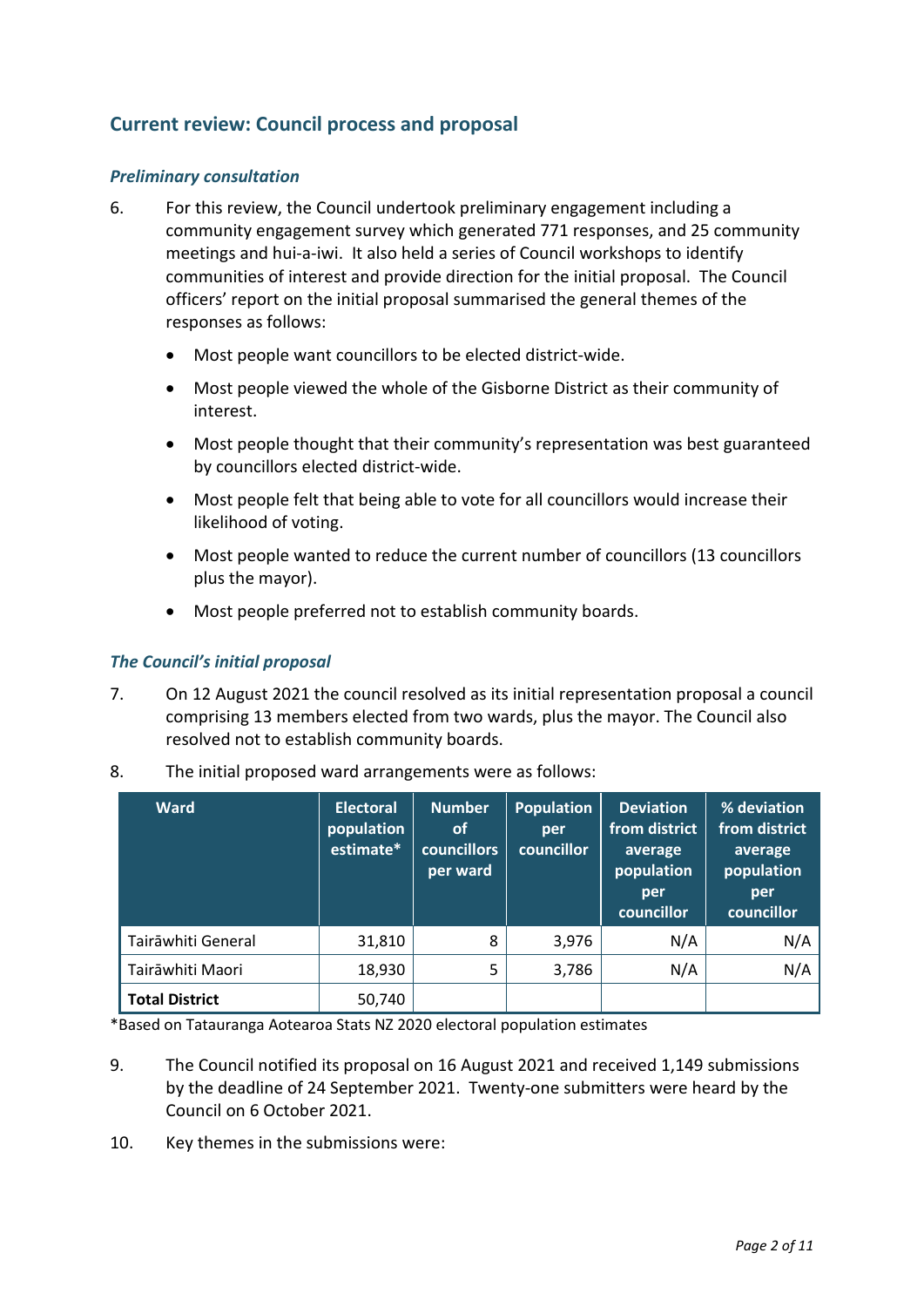- a. 83.57% of general roll submitters, 37.30% of Maori roll submitters, and 94.0% unidentified roll submitters indicated they did not support all aspects of the proposal.
- b. Majority support for a total of 13 councillors.
- c. A narrow majority do not support the proposed single district-wide general ward; 44% support, 49% do not support (Māori roll submitters 70% support, general roll submitters 25% support).
- d. A narrow majority do not support the proposed single district-wide Maori ward; 42% support, 47% do not support (Māori roll submitters 69% support, general roll submitters 22% support).
- e. Majority support for the proposal that no community boards be established.
- f. Overall 22% support and 47% do not support the proposed ward names (Māori electoral roll submitters 72% support, general roll submitters 20% support).
- g. Strong emphasis on the need to retain specifically rural representation.

### *The Council's final proposal*

11. At a meeting on 4 November 2021, the Council amended its initial proposal to the following final proposal for the 2022 local elections:

| <b>Ward</b>                | 2020<br>electoral<br>population<br>estimate* | Number of<br><b>councillors</b> | <b>Population</b><br>per<br>councillor | <b>Deviation</b><br>from<br>district<br>average<br>population<br>per<br>councillor | % deviation<br>from district<br>average<br>population<br>per councillor |
|----------------------------|----------------------------------------------|---------------------------------|----------------------------------------|------------------------------------------------------------------------------------|-------------------------------------------------------------------------|
| Tūranganui City General    | 24,300                                       | 6                               | 4,050                                  | $+74$                                                                              | $+1.85$                                                                 |
| Tairāwhiti Rural General   | 7,510                                        | $\overline{2}$                  | 3,755                                  | $-221$                                                                             | $-5.56$                                                                 |
| <b>Total general wards</b> | 31,810                                       | 8                               | 3,976                                  |                                                                                    |                                                                         |
| Tairāwhiti Māori           | 18,930                                       | 5                               | 3,786                                  |                                                                                    |                                                                         |
| <b>Total</b>               | 50,740                                       | 13                              | 3,903                                  |                                                                                    |                                                                         |

\*Based on Tatauranga Aotearoa Stats NZ 2020 population estimates

12. The Council publicly notified its final proposal on 10 December 2021. Eight appeals and 122 objections were received in respect of the final proposal.

## **Appeals/objections against the council's final proposal**

- 13. The Council referred the appeals and objections to the Commission, in accordance with section 19Q of the Act. Two objectors subsequently withdrew their objections.
- 14. Seven appeals and 119 objections received on the Council's final proposal were considered valid or partially valid. They all opposed to the Council's proposal to split the general electoral population into two wards, one rural and one urban, asking for a single district-wide general ward instead. They argued that: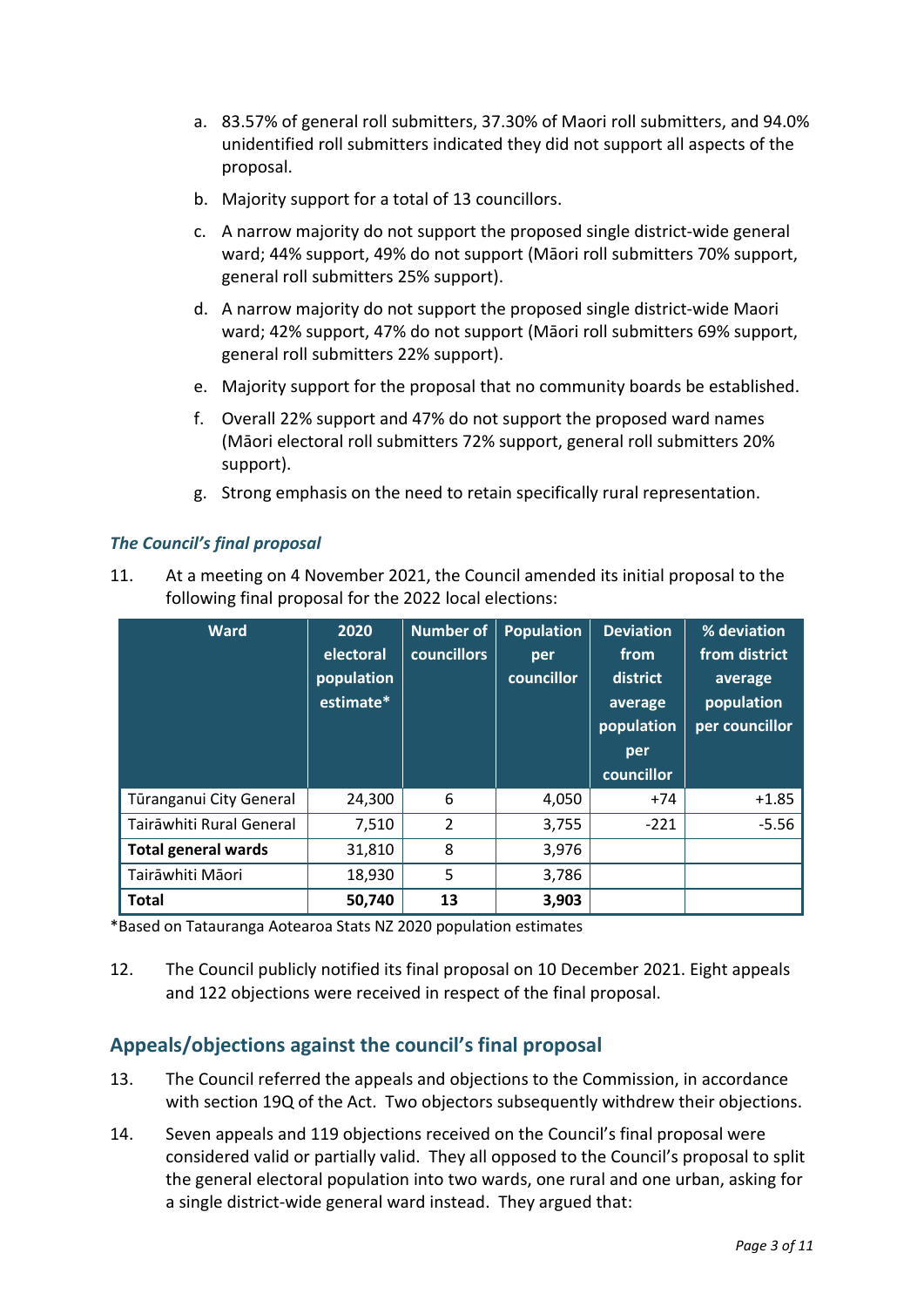- a. The proposed rural ward is too large at 8,300 square kilometres for two councillors to represent effectively.
- b. Māori on the general electoral roll will struggle to secure representation in a two-member rural ward.
- c. Under the STV electoral system a single district-wide general ward allows more choice and/or greater equivalency of votes for all voters.
- d. Diverse rural and urban general electors get the most fair and effective representation by being able to elect all eight general ward councillors.
- e. STV voting in one- or two-member wards does not provide proportional representation of the diversity of the ward.
- f. The urban and rural division is "artificial".

## **Hearing**

- 15. The Commission met with the Council and the two appellants and objectors who wished to be heard at a hearing held online on Thursday 17 March 2022. The Council was represented at the hearing by Mayor Rehette Stoltz.
- 16. The following iwi partners of Council also spoke at the hearing alongside the Council:
	- a. Rongowhakaata Iwi Trust, represented by Staci Hare, Chair
	- b. Te Aitanga ā Māhaki Trust, represented by Pehmana (Pene) Haapu Brown, Chair
	- c. Te Rūnanganui o Ngāti Porou, represented by Selwyn Parata, Chair
	- d. Ngāi Tāmanuhiri, represented by Doug Jones, CEO
- 17. The following appellants appeared at the hearing:
	- a. Te Aitanga ā Māhaki Trust, represented by Pehmana (Pene) Haapu Brown, Chair
	- b. Manu Caddie

#### *Matters raised at the hearing*

- 18. Mayor Stoltz explained the process the Council had followed in carrying out its representation review and reaching its final proposal. She emphasised the following points:
	- a. A key change for this review has been the switch to the Single Transferable Vote (STV) electoral system.
	- b. The district's rural community has expressed concern about the loss of a rural voice under a district-wide arrangement.
	- c. The community had not supported community boards as they were perceived as an additional layer of bureaucracy at a time of significant electoral change.
	- d. The rural community preferred the certainty of a rural voice on the Council.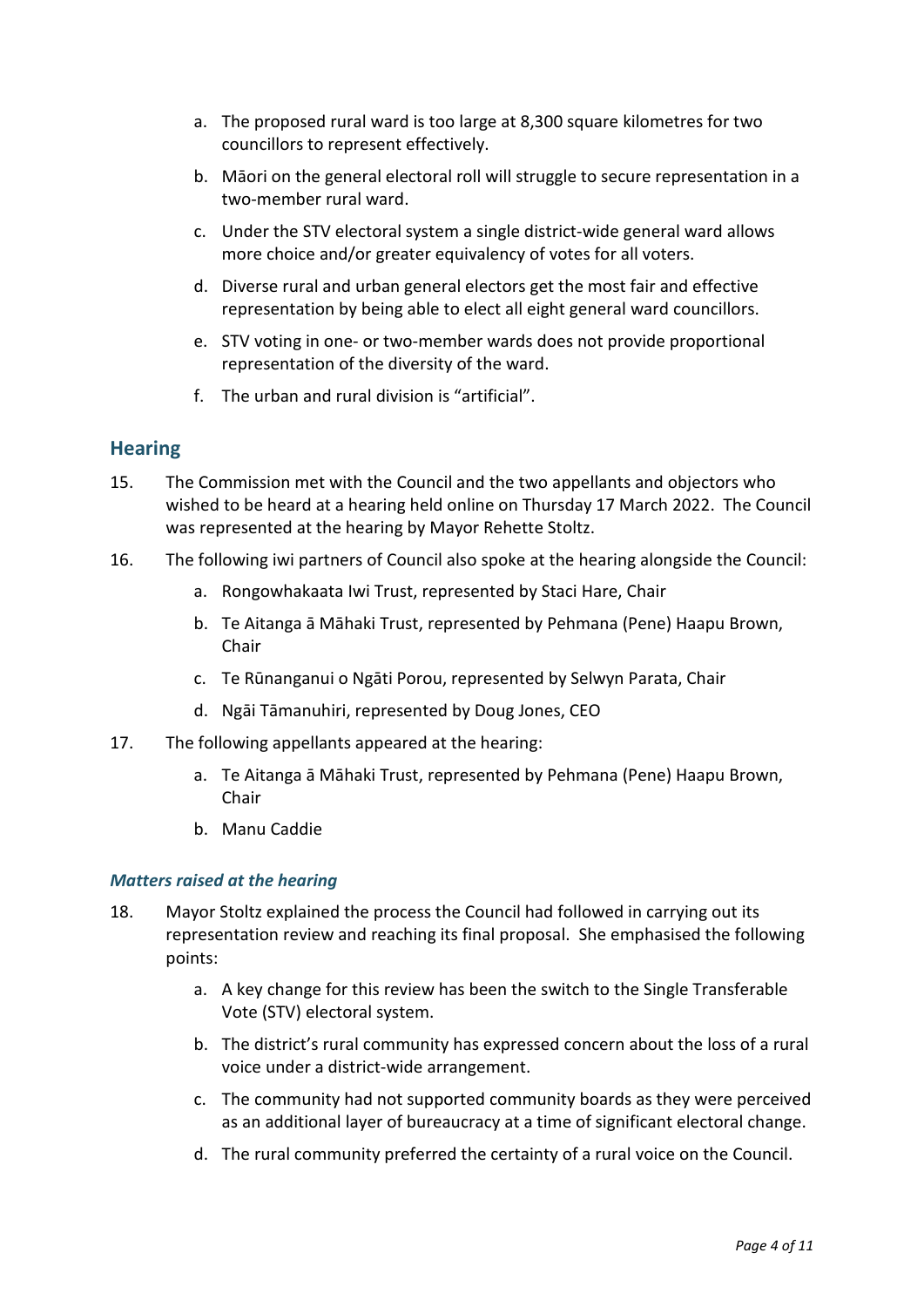- e. The relatively high Māori electoral population in the district's most isolated Matakaoa-Waiapu Ward suggested at least one Māori ward councillor would be based in that area.
- f. As a unitary authority, the Council expected urban councillors to also be involved in issues affecting rural areas.
- 19. The Council's iwi partners emphasised the following points:
	- a. The establishment of Māori wards is supported but must not be considered a replacement for engagement with mana whenua, iwi and hapū.
	- b. District-wide Māori and general wards offer the strongest representation for the Māori voice under the current legislative provisions.
	- c. The Council does not need councillors designated to rural areas to ensure access between councillors and rural residents.
	- d. Māori in the Gisborne district, whether on the Māori or the general electoral roll, have interests spanning rural and urban communities.
- 20. The appellants appearing at the hearing emphasised the following points in opposition to the Council's proposal:
	- a. The Hauora Tairāwhiti District Health Board is elected district-wide by STV and the rural community has not been disadvantaged by the lack of wards.
	- b. A district-wide general ward allows candidates to build support across a wider group of people.
	- c. There is confidence in the Council's ability to reach the farthest parts of the motu to meet the community's needs.
	- d. Rural and urban residents on the general roll will achieve the most effective representation by being able to elect all eight general ward councillors from a single ward.
	- e. Concern about the ability of two ward councillors to provide effective representation across the rural ward.
	- f. A rural ward electing only two councillors disenfranchises Māori on the general electoral roll.

## **Matters for determination by the Commission**

- 21. Section 19R of the Act makes it clear that the Commission, in addition to consideration of the appeals and objections against a council's final representation proposal, is required to determine, in the case of a territorial authority, all the matters set out in sections 19H and 19J which relate to the representation arrangements for territorial authorities. This interpretation was reinforced by a 2004 High Court decision which found that the Commission's role is not merely supervisory of a local authority's representation arrangements decision. The Commission is required to form its own view on all the matters which are in scope of the review.
- 22. The matters in the scope of the review are:
	- whether the council is to be elected from wards, the district as a whole, or a mixture of the two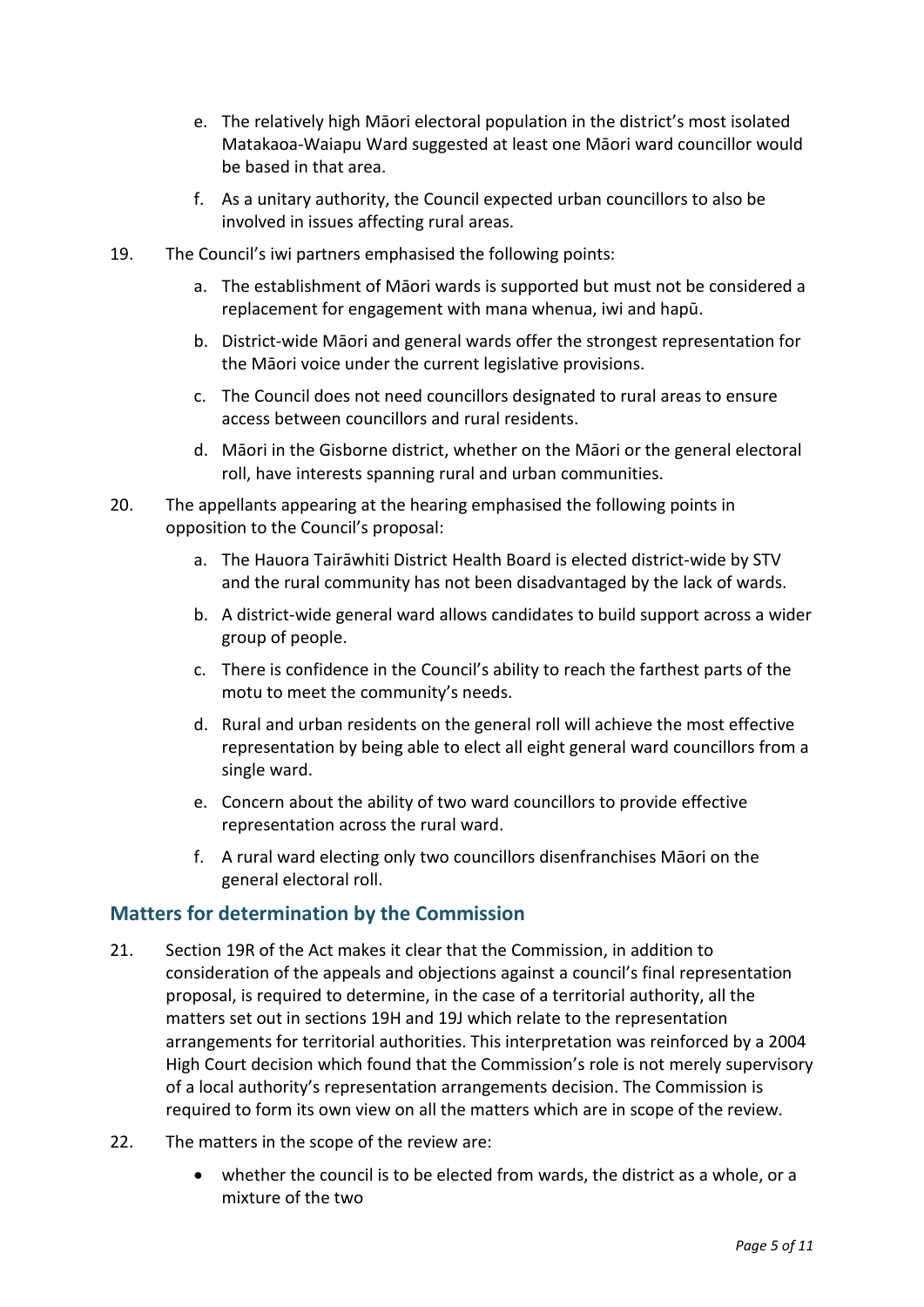- the number of councillors
- if there are to be wards, the area and boundaries of wards and the number of members to be elected from each ward
- whether there are to be community boards
- if there are to be community boards, the area and boundaries of their communities, and the membership arrangements for each board.
- 23. The primary matter raised by appellants to the Council's final proposal is opposition to the splitting of the district's general electoral population into two wards.

#### **Key considerations**

- 24. Based on the legislative requirements, the Commission's *Guidelines for local authorities undertaking* representation *reviews* (the Guidelines) identify the following three key factors when considering representation proposals:
	- communities of interest
	- effective representation of communities of interest
	- fair representation for electors.

#### **Communities of interest**

- 25. The Guidelines identify three dimensions for recognising communities of interest:
	- *perceptual:* a sense of identity and belonging to a defined area or locality as a result of factors such as distinctive geographical features, local history, demographics, economic and social activities
	- *functional:* ability of the area to meet the needs of communities for services such as local schools, shopping areas, community and recreational facilities, employment, transport and communication links
	- *political:* ability to represent the interests of local communities which includes non-council structures such as for local iwi and hapū, residents and ratepayer associations and the range of special interest groups.
- 26. We note that in many cases councils, communities and individuals tend to focus on the 'perceptual' dimension of communities of interest. That is, they focus on what intuitively they 'feel' are existing communities of interest. While this is a legitimate view, more evidence may be required to back this up. It needs to be appreciated that the other dimensions, particularly the 'functional' one, are important and that they can also reinforce the 'sense' of identity with an area. In other words, all three dimensions are important but should not be seen as independent of each other.
- 27. In addition to demonstrating existing communities of interest, evidence also needs to be provided of *differences* between neighbouring communities, i.e. that they may have "few commonalities". This could include the demographic characteristics of an area (e.g. age, ethnicity, deprivation profiles) and how these differ between areas, and evidence of how different communities rely on different services and facilities.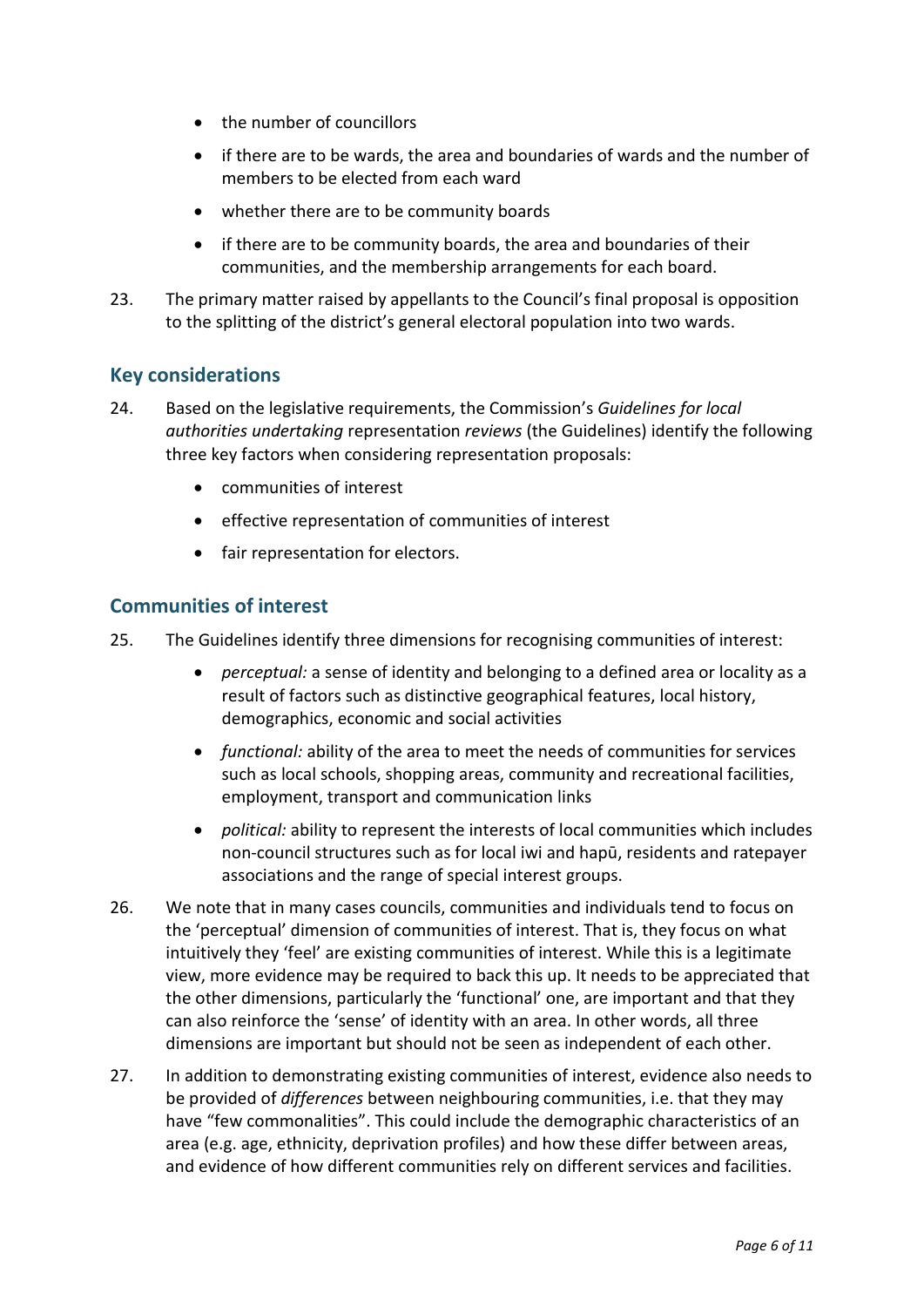- 28. The Council similarly proposed an at large system in its last review but, in response to appeals and objections, the Commission determined that the existing five wards best provided effective representation of communities of interest. The 2019 determination noted that the Council itself recognised the importance of sub-district representation for communities of interest in its proposal for three community boards; East Coast, Western Rural, and Gisborne City.
- 29. For the current review, the Council officers' report on the initial proposal describes communities of interest in the district as firstly, the district as a whole, then the three areas identified in its previous review. For each area, the Council officer's report outlines the statistical profile, historical representation arrangements, availability of services and distinct environmental features such as land use and river catchments. In summary, these are:
	- a. East Coast rural geographically defined by the Raukūmara Range to the west, coastline to the east, and a number of river catchments, largely corresponding to the area over which Ngāti Porou is considered to have an interest. The population is rural and dispersed with significant isolation particularly in the north. Over 90% of the population in the northern portion and 64-82% in the remainder identify as Māori. There are limited council and other services and deprivation rankings of nine or ten. Communities have a shared reliance on State Highway 35 for access.
	- b. Western rural geographically defined by the Waipaoa River catchment and the Poverty Bay flats, with pastureland, farming, forestry, lifestyle, horticulture and viticulture land uses. There is a relatively higher Māori population in the northern and central parts of the area at 50-60%, and multiple iwi and hapū interests. The area has limited council and other services, and relatively higher deprivation rankings of eight and nine.
	- c. Gisborne urban area corresponds to the existing Gisborne Ward and comprises 75% of the district's population with varied demographic and socio-economic characteristics and multiple iwi and hapū interests. The area has a wide range of council and non-council services, and deprivation rankings ranging from one to ten.

## **Effective representation of communities of interest**

- 30. Section 19T of the Act requires the Commission to ensure that:
	- the election of members of the council, in one of the ways specified in section 19H (i.e. at large, wards, or a combination of both) will provide effective representation of communities of interest within the district
	- ward boundaries coincide with the boundaries of the current statistical meshblock areas determined by Statistics New Zealand and used for parliamentary electoral purposes
	- so far as is practicable, ward boundaries coincide with community boundaries (where they exist).
- 31. 'Effective representation' is not defined in the Act, but the Commission sees this as requiring consideration of factors including an appropriate number of elected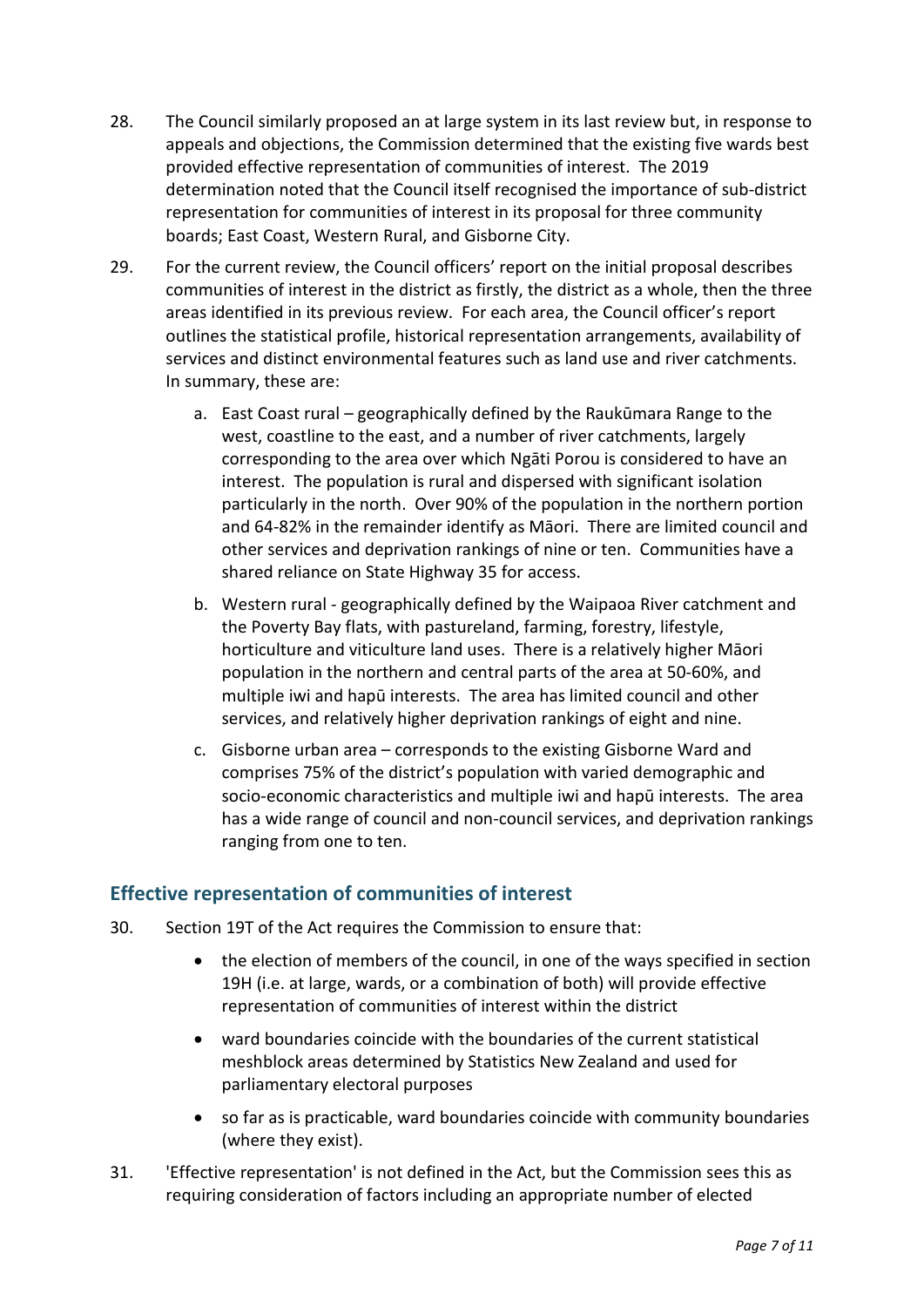members and an appropriate basis of election of members for the district concerned (at large, wards, or a mix of both).

- 32. The Commission's Guidelines note that what constitutes effective representation will be specific to each local authority but that the following factors should be considered:
	- avoiding arrangements that may create barriers to participation, such as at elections by not recognising residents' familiarity and identity with an area
	- not splitting recognised communities of interest between electoral subdivisions
	- not grouping together two or more communities of interest that share few commonalities of interest
	- accessibility, size and configuration of an area including access to elected members and vice versa.
- 33. Within the scope of a representation review, councils can achieve effective representation of communities of interest by having members elected by wards, at large, a mixture of wards and at large. As the Gisborne District Council has resolved to establish Māori wards, it must also establish at least one general ward.
- 34. While not a prescribed statutory requirement, the Guidelines suggest that local authorities consider the total number of members, or a range in the number of members, necessary to provide effective representation for the district as a whole. In other words, the total number of members should not be arrived at solely as the product of the number of members per ward, if there are to be wards.
- 35. Section 19A of the Act provides that a territorial authority shall consist of between 5 and 29 members, excluding the mayor. Gisborne District Council comprised a mayor and 16 councillors on its constitution in 1989 and currently comprises a mayor and 13 councillors. The district has been divided into wards on a rural and urban basis since 1989.
- 36. In its 2019 review, the Council proposed a council of nine members elected at large. The Commission's 2019 determination noted that under this proposal the potential loss of rural representation was a key concern and determined instead a five-ward arrangement electing 13 councillors. In doing so, the Commission noted that "quite clearly there are communities of interest based on differences between rural and urban, and on the location and characteristics of individual communities." It remains clear in the current review that these communities of interest still exist in the district.
- 37. We acknowledge the concerns of submitters to the initial proposal about the potential loss of a rural voice on the Council in a district-wide general ward. We agree that the effective representation of rural communities must be a key consideration in representation arrangements for the Gisborne District. However, we are not convinced that the Council's final proposal provides the best arrangement for achieving this.
- 38. The 2019 Determination resulted in four councillors representing the district's rural communities. For this review the rural general population size (23.61% of the district's total GEP) only supports two rural ward councillors. However, the proposed rural ward area covers the same area as the four rural wards confirmed in 2019. We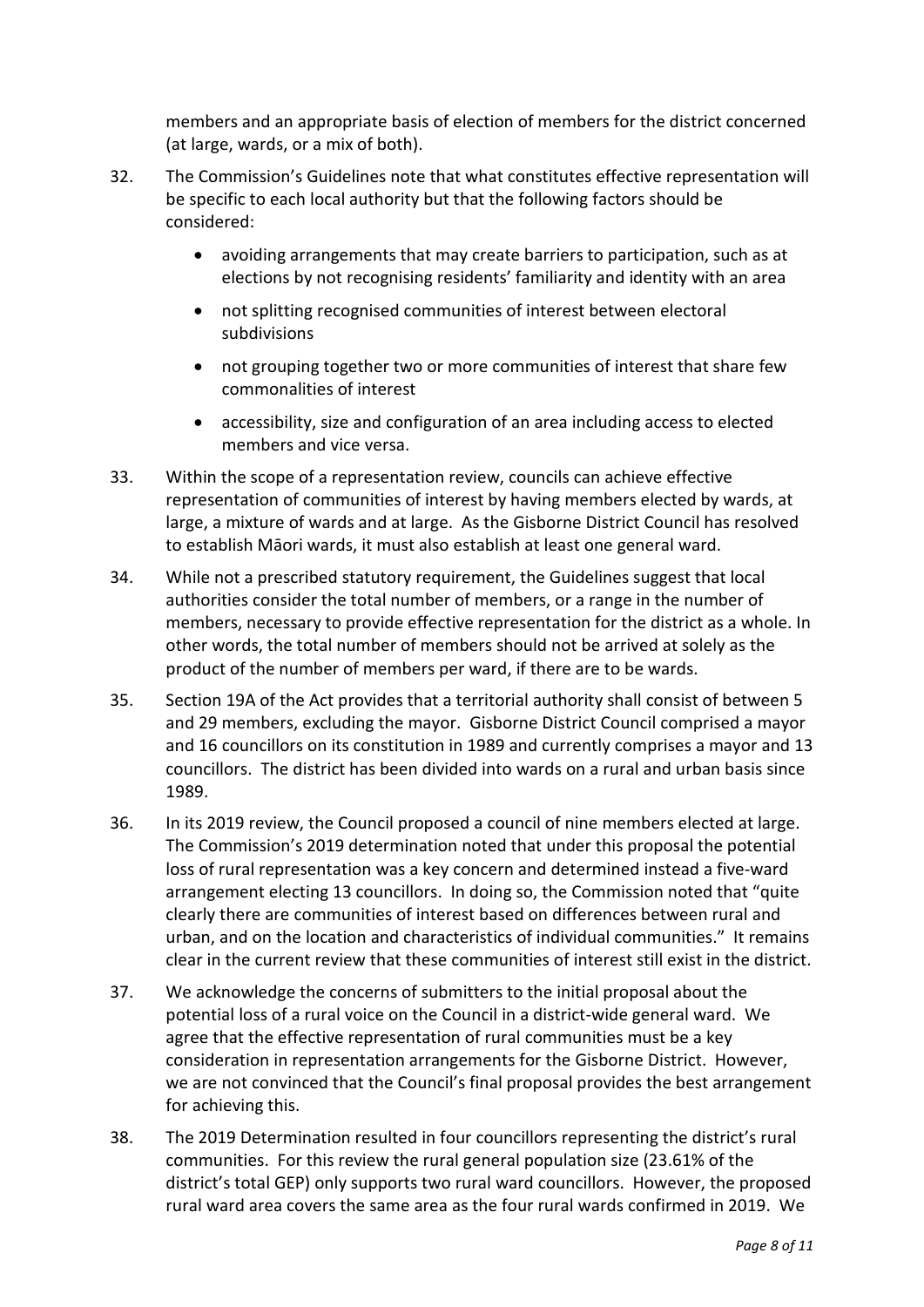share appellants' and objectors' concerns that it will be difficult for two councillors to provide effective representation for a ward of this size and shape.

- 39. Travelling on state highways it takes approximately 3.5 hours to drive the length of the rural ward north to south, longer to access isolated communities. In our view, it is unlikely that two councillors can reasonably access, and be accessible to, electors and communities across such an area. It is also unlikely that two councillors can fully engage with all the diverse communities of interest and their concerns.
- 40. Two significant changes in the district's electoral system have informed our consideration of this review; the introduction of an STV electoral system and the division of the electoral population into MEP and GEP. As a result of these changes, a rural general ward guarantees but also limits rural representation for the GEP to two councillors.
- 41. Conversely, a district-wide general ward in an STV electoral system provides a greater opportunity for effective representation for the rural population. In a district-wide general ward electing eight councillors, rural general voters (at 23.61% of the district's total GEP) are statistically likely to influence the election of two councillors. Importantly, in a district-wide ward, rural voters also have the opportunity to influence the election of urban-based candidates with a strong affiliation to rural communities of interest and an understanding of rural issues.
- 42. From the elected members' point of view, a district-wide general ward means eight general ward councillors are available to represent the needs of the diverse rural communities of interest. The STV system provides an additional strong electoral incentive to do so given that the rural population makes up 24% of the district's GEP.
- 43. As a result, we consider that eight councillors elected from one district-wide general ward provides more effective representation for rural electors than the Council's proposal for a rural ward electing two councillors.
- 44. In conjunction with this decision, to ensure the benefits of STV can be maximised and well understood by potential candidates, the Commission recommends that the Council considers providing STV education in the lead up to the Council elections.
	- 45. In this regard, see the Electoral Reform Society's "Single Transferrable Vote" page at [https://www.electoral-reform.org.uk/voting-systems/types-of-voting-system/single](https://www.electoral-reform.org.uk/voting-systems/types-of-voting-system/single-transferable-vote/)[transferable-vote/](https://www.electoral-reform.org.uk/voting-systems/types-of-voting-system/single-transferable-vote/) and the publication "Campaigning Under the Single Transferrable Vote" at [https://www.electoral-reform.org.uk/wp](https://www.electoral-reform.org.uk/wp-content/uploads/2017/06/Campaigning-under-the-single-transferable-vote.pdf)[content/uploads/2017/06/Campaigning-under-the-single-transferable-vote.pdf](https://www.electoral-reform.org.uk/wp-content/uploads/2017/06/Campaigning-under-the-single-transferable-vote.pdf)

#### **Fair representation for electors**

- 46. For the purpose of achieving fair representation for the electors of a district, section 19V(1) of the Act requires that the population of each ward divided by the number of members to be elected by that ward must produce a figure no more than 10 per cent greater or smaller than the population of the district divided by the total number of members (the '+/-10% rule').
- 47. As our decision means the MEP and the GEP are each represented by a single districtwide ward, the requirements of section 19V(1) do not apply.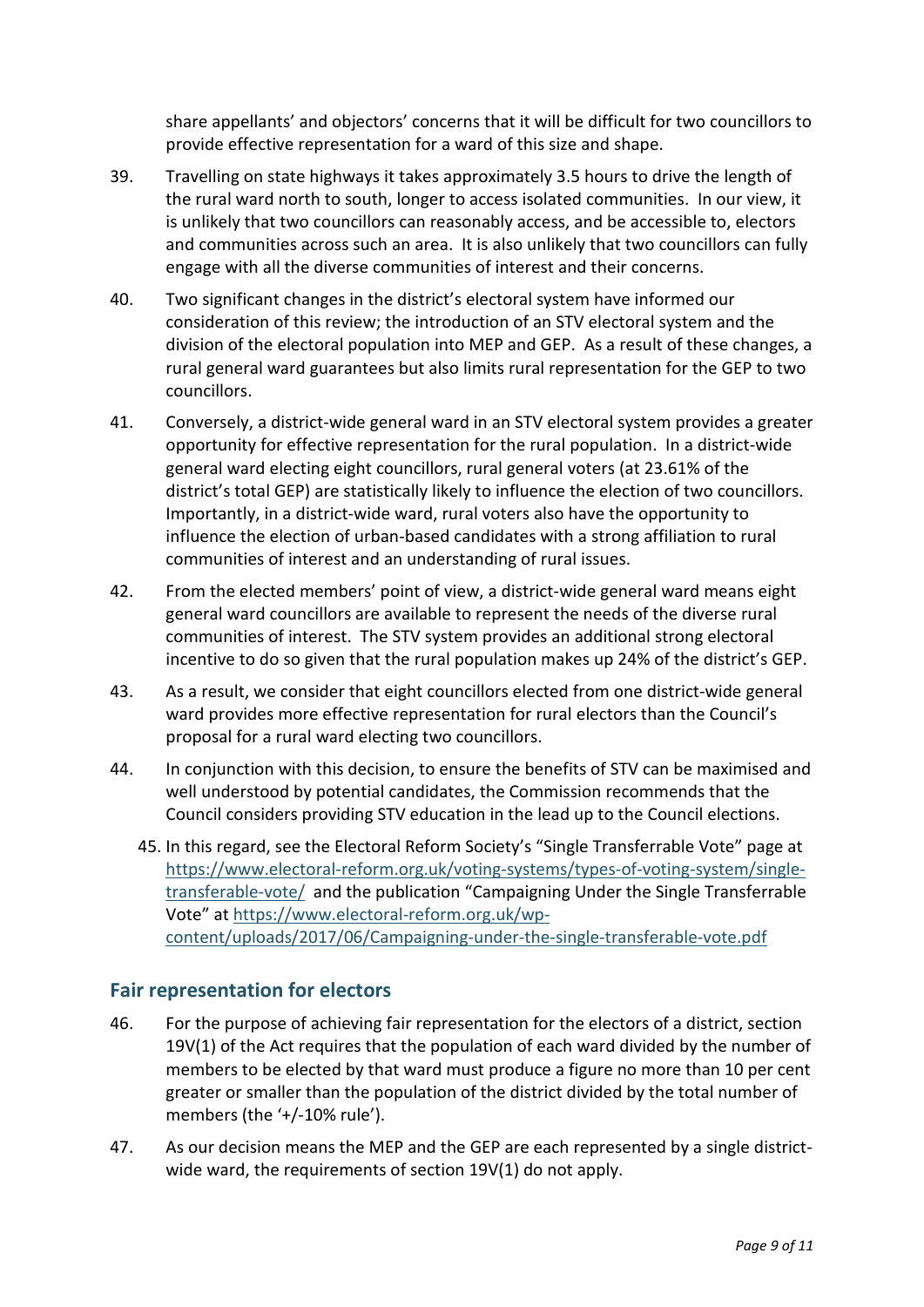### **Communities and community boards**

- 48. Section 19J of the Act requires every territorial authority, as part of its review of representation arrangements, to determine whether there should be community boards in the district and, if so, the nature of those communities and the structure of the community boards. The territorial authority must make this determination in light of the principle in section 4 of the Act relating to fair and effective representation for individuals and communities.
- 49. In the current review, the council has proposed not to establish community boards on the basis that there was not sufficient community demand. We do not consider it necessary to establish community boards in the district at this stage.
- 50. However, we note the view expressed by appellant Manu Caddie that wellempowered rural community boards can help address any loss of rural representation. We agree and recommend that as part of its next review, the Council gives careful consideration to whether community boards are needed to improve representation for specific communities within the district.

### **Commission's determination**

- 51. Under section 19R of the Local Electoral Act 2001, the Commission determines that for the general election of the Gisborne District Council to be held on 8 October 2022, the following representation arrangements will apply:
	- a. Gisborne District, as delineated on Plan LG-028-2022-W-1 deposited with the Local Government Commission, will be divided into two wards.
	- b. Those two wards will be:
		- (i) the Tairāwhiti General Ward, comprising the area delineated on Plan LG-028-2022-W-2 deposited with the Local Government Commission
		- (ii) the Tairāwhiti Maori Ward, comprising the area delineated on Plan LG-028-2022-W-3 deposited with the Local Government Commission
	- c. The Council will comprise the mayor and 13 councillors elected as follows:
		- (i) 8 councillors elected by the electors of the Tairāwhiti General Ward
		- (ii) 5 councillors elected by the electors of the Tairāwhiti Māori Ward
- 52. As required by section 19T(b) of the Local Electoral Act 2001, the boundaries of the above wards coincide with the boundaries of current statistical meshblock areas determined by Statistics New Zealand and used for Parliamentary electoral purposes.